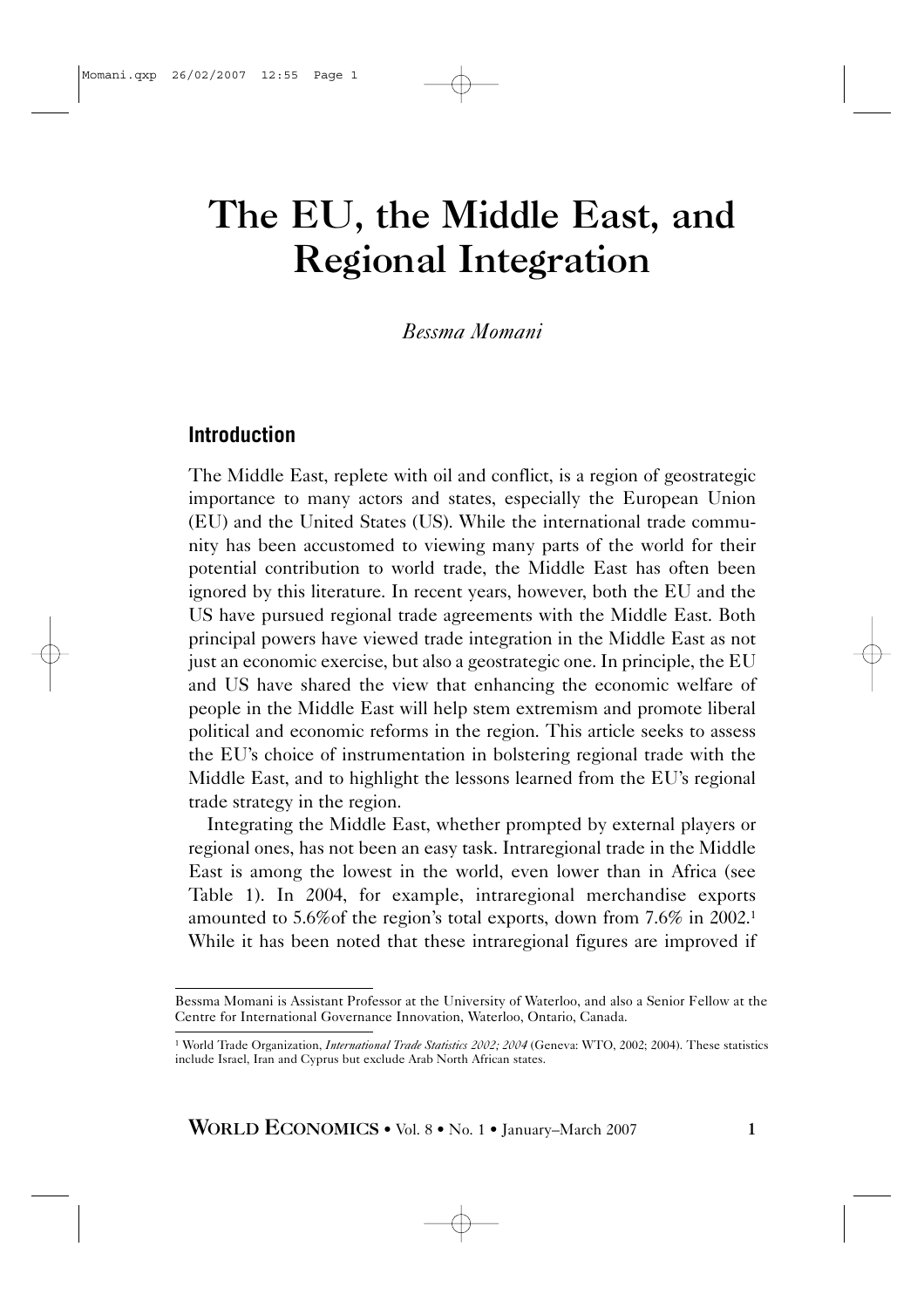| Table 1: Comparison of regional integration: % of intraregional trade to total<br>trade |      |      |      |      |      |      |      |      |      |      |      |                          |
|-----------------------------------------------------------------------------------------|------|------|------|------|------|------|------|------|------|------|------|--------------------------|
|                                                                                         | 1993 | 1994 | 1995 | 1996 | 1997 | 1998 | 1999 | 2000 | 2001 | 2002 | 2003 | 2004                     |
| Eurozone                                                                                | 51.8 | 51.7 | 52.1 | 51.1 | 44.8 | 45.9 | 51.7 | 50.8 | 50.2 | 49.7 | 51.0 | 50.7                     |
| <b>NAFTA</b>                                                                            | 45.8 | 48.0 | 46.2 | 47.6 | 49.1 | 51.7 | 54.6 | 55.7 | 55.5 | 56.7 | 56.1 | 55.2                     |
| GCC                                                                                     | 6.6  | 6.9  | 6.8  | 6.4  | 6.5  | 8.0  | 6.7  | 4.9  | 5.2  | 5.8  | 4.9  | 4.6                      |
| Arab League                                                                             | 9.3  | 9.6  | 9.5  | 9.1  | 8.8  | 8.9  | 8.9  | 7.9  | 9.1  | 9.5  | 9.3  | $\overline{\phantom{0}}$ |
| Source: UNCTAD statistics, 2005; Arab Monetary Fund statistics, 2005.                   |      |      |      |      |      |      |      |      |      |      |      |                          |

regional oil exports to non-regional countries are factored out, they still remain at a disappointingly low 19% average.2 Studies have estimated, moreover, that if there was a comprehensive Middle East free trade area, trade levels could more than double current intraregional levels.3 In addition to the growth potential for intraregional trade, some have also added that the welfare benefits of doing so would be positive, particularly if deeper integration were to ensue.<sup>4</sup>

Middle East states have attempted to enhance intraregional trade by themselves. In 1998, Arab countries signed on to create a Greater Arab Free Trade Agreement (GAFTA) that would eliminate tariffs, by 10% annually, on regional manufactured and agricultural goods over a ten-year period. However, intraregional Arab trade remains disappointingly low, with little progress being made. What explains this continued low level of intraregional trading? Some have suggested that there is a lack of complementarity of trade, arising from similar production structures in sub-regions. Others add that the region lacks policy harmonization and liberalized domestic regulatory environments conducive to enhancing trade.5 Hence

<sup>2</sup> Samiha Fawzy, "The Economics and Politics of Arab Economic Integration," in Ahmed Galal and Bernard Hoekman (eds.), *Arab Economic Integration* (Washington, DC: Brookings Institution Press, 2003), p. 16.

<sup>&</sup>lt;sup>3</sup> Rania Miniesy, Jeffrey Nugent, and Tarik Yousef, "Intraregional Trade Integration in the Middle East," in Hassan Haikman and Jeffrey Nugent (eds.), *Trade Policy and Economic Integration in the Middle East and North Africa* (London: Routledge, 2004).

<sup>4</sup> Hassan Al-Atrash and Tarik Yousef, "Intra-Arab Trade: Is it too Little?" *IMF Working Paper* WP/00/10 (Washington, DC: IMF, January 2000).

<sup>5</sup> For a preview of this debate, see Samiha Fawzy, "The Economics and Politics of Arab Economic Integration," in Ahmed Galal and Bernard Hoekman (eds.), *Arab Economic Integration* (Washington, DC: Brookings Institution Press, 2003); Hassan Al-Atrash and Tarik Yousef, "Intra-Arab Trade: Is it too Little?" *IMF Working Paper* WP/00/10 (Washington, DC: IMF, January 2000); Bernard Hoekman and Patrick Messerlin, "Initial Conditions and Incentives for Arab Economic Integration," *Policy Research Working Paper* No. 2921 (Washington, DC: World Bank, October 2002); Mehran Kamrava, "Structural Impediments to Economic Globalization in the Middle East," *Middle East Journal* 6, 4 (Winter 2004).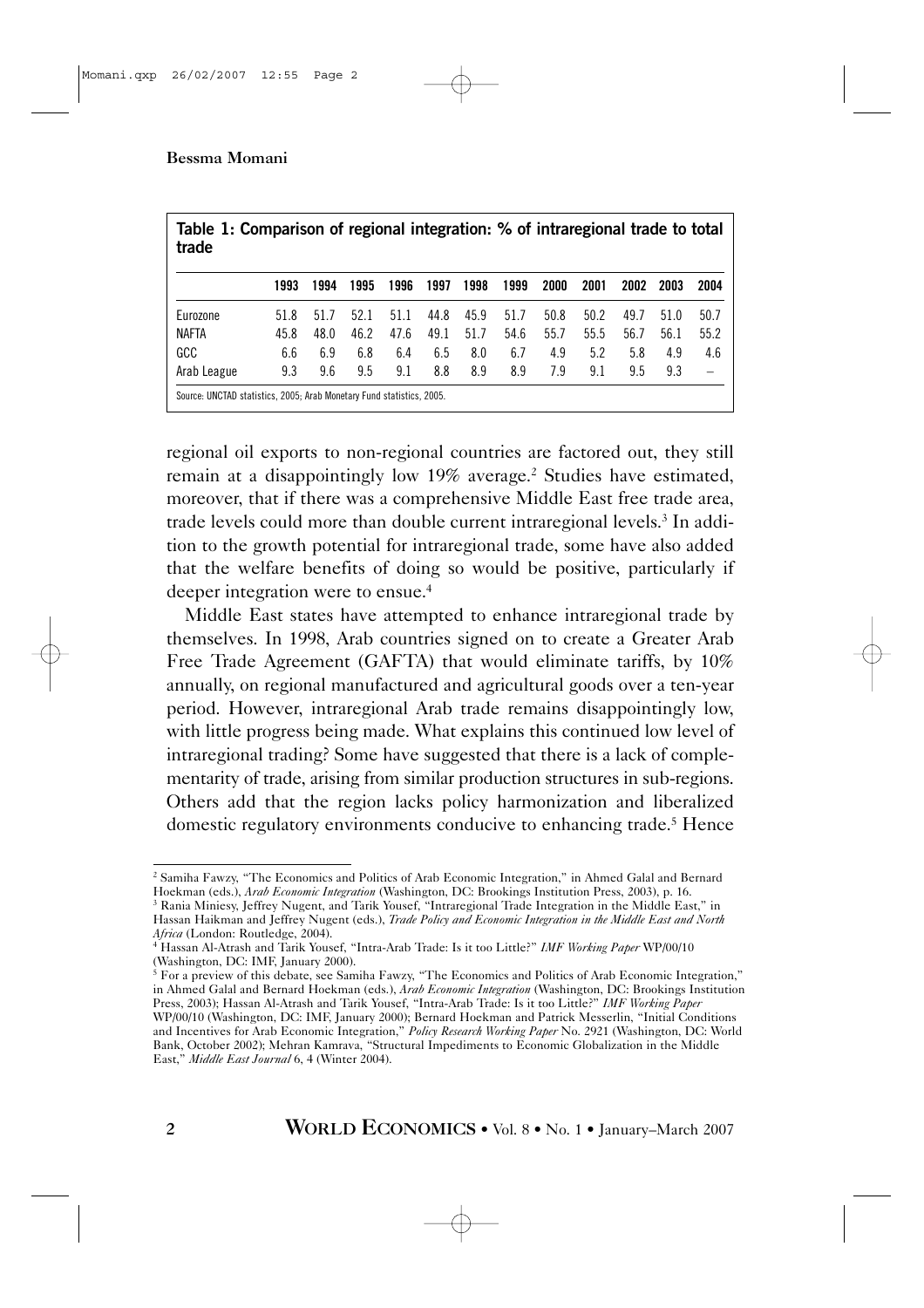The EU, the Middle East, and Regional Integration

the region needs to move beyond shallow integration and into deeper integration to maximize welfare gains and surpass initial government scepticism to change. In addition to the economic arguments for low levels of economic integration, others point out the political obstacles to modern pan-Arabism that include a lack of mutual trust among Arab leaders, vested domestic political groups' interests in regulated decision-making or rentier-state behaviour, and crony capitalist support for statist, inward policies.

## **European instrumentation and regional trade agreements**

What has explained the EU's choice of instrumentation in dealing with the Middle East? Leon Hadar argues that the Europeans, in comparison to the Americans, have focussed on using diplomacy and soft power in dealing with the Middle East. This comes out of practical necessity, because the EU does not have the same military might to exercise, and needs to be cautious about exerting a heavy hand in the region and igniting anger in its own immigrant communities: Europe's very own 'Arab Streets' in Paris, or the like. Unlike the United States, which can use its military muscle to prompt change in Middle East state policies, the Europeans do not have the latitude to keep direct confrontation within the Middle East far away from their mainland.<sup>6</sup> In Hadar's reading, the Europeans use soft power as their preferred choice of instrumentation because they are more fearful of a foreign policy blowback. Europe's geographic proximity to the Middle East means that it must choose its instrumentation more wisely. In recent years, the EU has been promoting regional trade agreements in the Middle East as its preferred instrumentation policy.

While historically the EU has promoted regional trade agreements around the globe, in recent years both the Europeans and the Americans have used regional trade agreements as an alternative to the slow pace of multilateral trade negotiations. Generally speaking, the content of both the EU and US regional trade agreements have been very similar: promoting deep integration on 'new trade issues' like investment services,

WORLD ECONOMICS • Vol. 8 • No. 1 • January–March 2007 3

<sup>6</sup> Leon Hadar, "Mending the US–European Rift over the Middle East," *Policy Analysis* (Washington: Cato Institute, August 2003).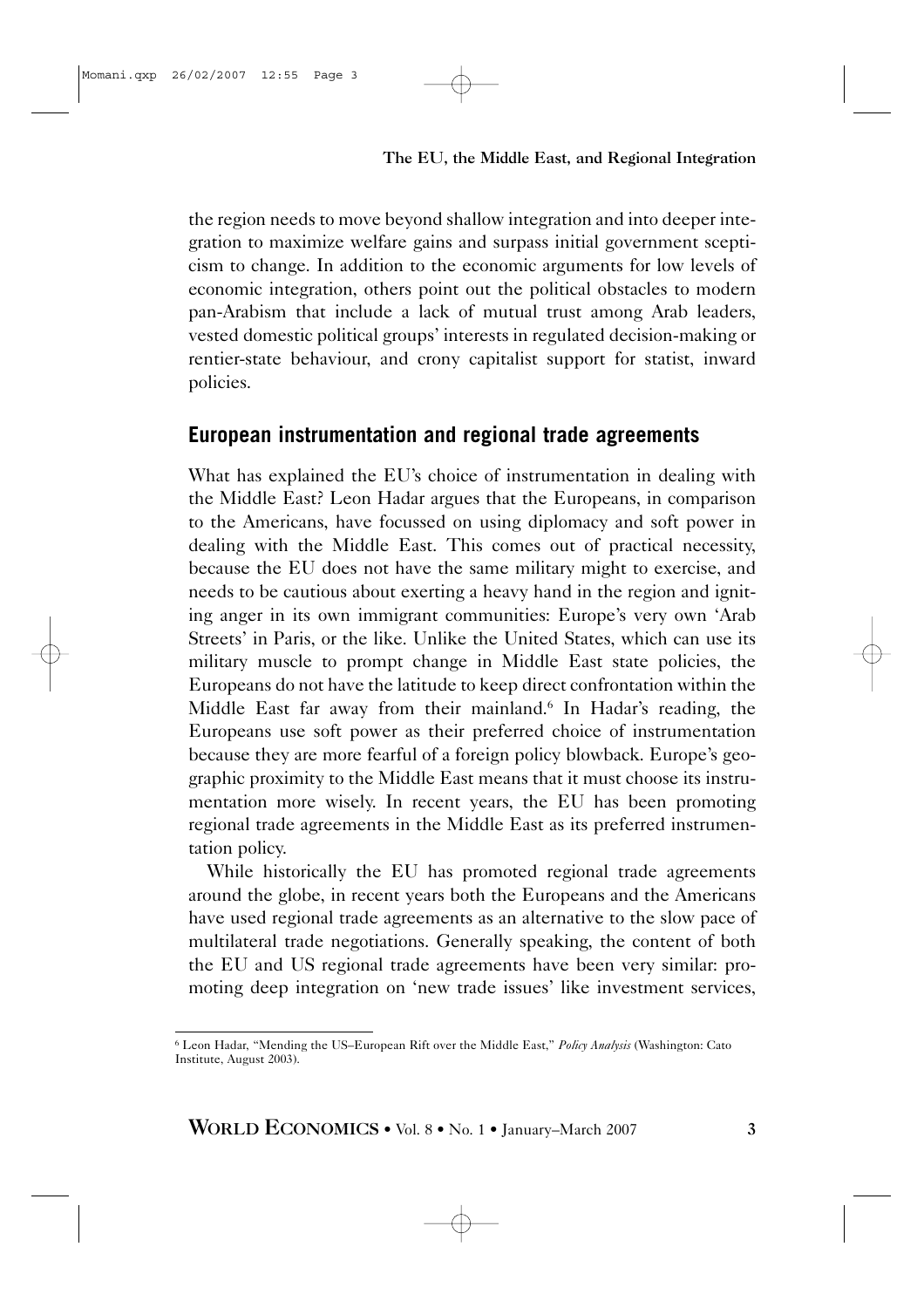competition policies, and intellectual property rights.7 That said, some differences in how the EU and US approach regional trade agreements have been observed. The EU has preferred to use its bilateral trade agreements to promote intraregional integration, while the United States has used its trade agreements to reward geostrategic allies.8 John Whalley argues that the EU approach can be viewed as 'hierarchical', while the US approach is 'architectural'. Where the European Union's agreements are layered, graduated processes of liberalization to align other countries with the EU, the United States' bilateral agreements are meant to build a liberalized financial architecture in other countries to pave the way for US investment.9 What has traditionally motivated the EU and the US in trying to promote intraregional integration? Both have set their eyes on regional integration in the Middle East. Can we see a difference in their motivations toward the region?

Broadly speaking, some have argued that European motivations in promoting intraregional integration stem from Europe's colonial past and linkages with potential trading regions, which foster these "group to group" trading arrangements.10 While the EU has tended to focus on old colonial ties, some argue that the United States has negotiated with trading partners that more closely serve a geostrategic and diplomatic purpose. As Schott notes, "The [US trade] pacts serve strategic interests by promoting economic growth and the rule of law, helping to strengthen the foundations of democratic governance, and securing support for global efforts against terrorism".11 Others point out that Europe has made a clear preference to foster intraregional agreements to facilitate policy harmonization, easing the way for EU investment in other regions.12 This is somewhat related to the EU's policy, since the early 1990s, of trying to move away from foreign aid to trade as a way of supporting developing

<sup>7</sup> Paolo Guerrieri and Denise Dimon, "The Trade Regionalism of the United States and the European Union: Cooperative or Competitive Strategies?" *International Trade Journal* 20, 3 (Summer 2006).

<sup>8</sup> Ayse Kaya, "The USA's and the EU's Bilateral and Regional Trade Agreement: Divergent Paths, Divergent Ends?" Paper presented at the Venice Summer Institute, 19–20 July 2006.

<sup>9</sup> John Whalley, "Recent Regional Agreements: Why so many, so fast, so different and where are they headed?" *Centre for International Governance Innovation Working Paper* No. 9 (Ontario: CIGI, September 2006), pp. 11–12. <sup>10</sup> Geoffrey Edwards and Elfriede Regelsberger (eds.) *Europe's Global Links: The European Community and InterRegional Cooperation* (London: Pinter, 1990).

<sup>&</sup>lt;sup>11</sup> Jeffrey Schott, "Free Trade Agreements and US Trade Policy: A Comparative Analysis of US Initiatives in Latin America, the Asia-Pacific Region, and the Middle East and North Africa," *The International Trade Journal* 20, 2 (Summer 2006).

<sup>12</sup> Ayse Kaya, "The USA's and the EU's Bilateral and Regional Trade Agreement: Divergent Paths, Divergent Ends?" Paper presented at the Venice Summer Institute, 19–20 July 2006.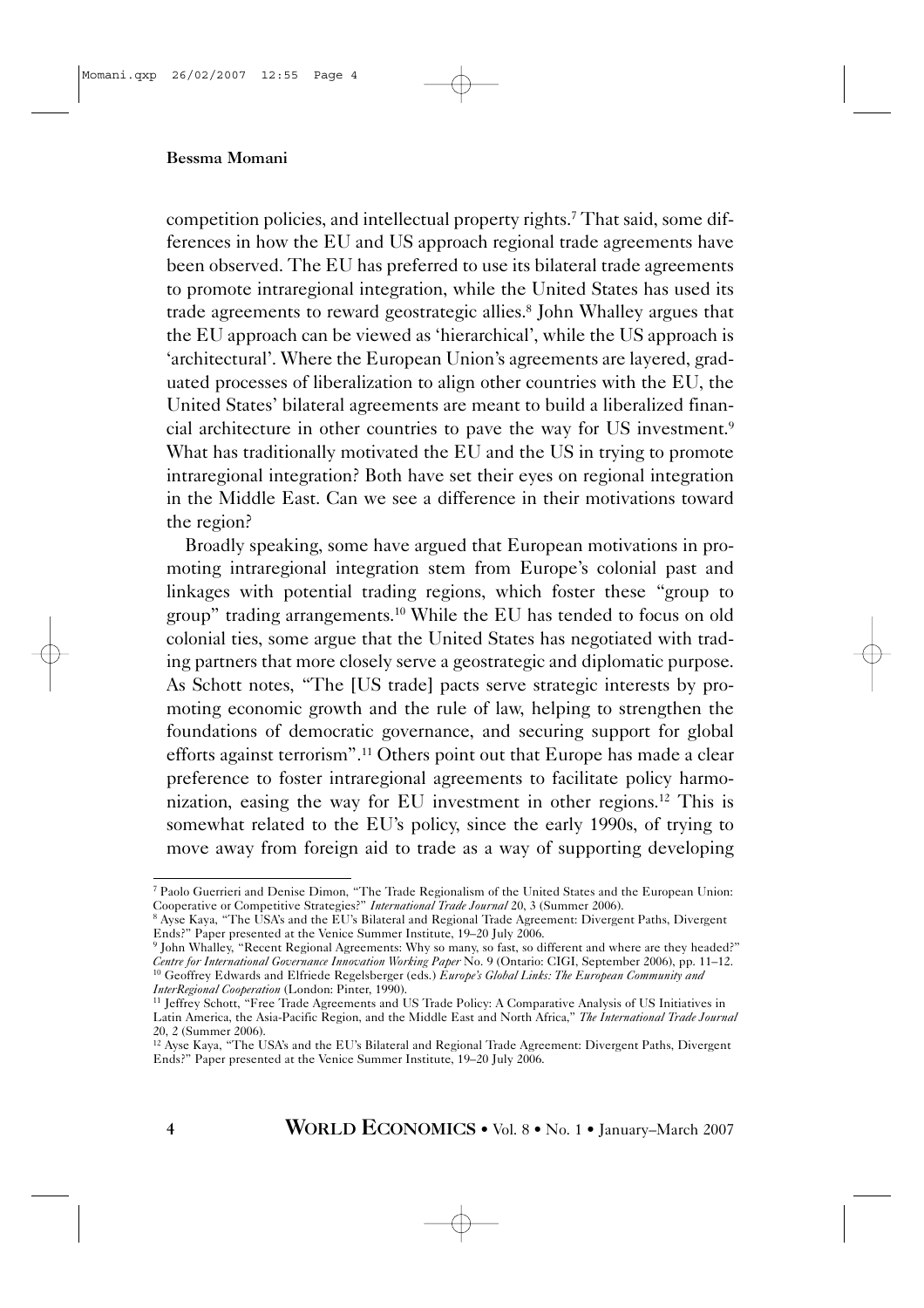## The EU, the Middle East, and Regional Integration

countries. While the United States has also tried to move away from foreign aid to trade, with respect to Egypt in particular,13 it tends to be argued that the US is more likely to pursue trade as a foreign policy tool to strengthen political alliances.

The current Bush administration, for example, has pursued a regional trade agreement in the Middle East to achieve its broader foreign policy objectives—specifically, linking Israel to Arab economies and enhancing export dependency on US markets.14 This article adds, however, that the European Union has also pursued regional integration in the Middle East for geostrategic objectives, but its choice of instrumentation is not due to its belief in soft power, diplomacy, or idealist foreign policy values, but to its lack of policy alternatives as a 'civilian power'. For the EU, intraregional trade integration in the Middle East would have a twofold positive geopolitical spillover: 1) stem economic migration into Europe, and 2) improve political stability in the Middle East. Again, as far as the EU is concerned, these are geostrategic policy objectives. Unlike the United States, however, the EU has been better able to measure the success and failure of its economic policy toward the Middle East, and has accordingly tried to adjust its trade agreements with the region.

## **The EU and promoting regional trade in the Middle East**

In the 1990s, the number of economic migrants from North Africa fleeing to the EU increased dramatically due to a number of civil wars and strife in their home countries. Consequently, Spain, France, Portugal, and Italy—receiving destinations of these migrants—prompted the EU to consider renewing and strengthening the EU's relationship with the southern Mediterranean.15 This led to the Euro–Mediterranean Partnership Conference in Barcelona in 1995.

The Barcelona Process envisioned three areas of mutual objectives, highlighted by three chapters in the final agreement. First, the *Political and Security Chapter* called for the creation of "a common area of peace and

<sup>13</sup> See Bessma Momani, "Promoting Economic Liberalization in Egypt," *Middle East Review of International Affairs* 7, 3 (September 2003).<br><sup>14</sup> Bessma Momani, "A Middle East Free Trade Area: Economic Interdependence and Peace Considered,"

*The World Economy* (forthcoming).

<sup>&</sup>lt;sup>15</sup> Tomas Baert, "The Euro-Mediterranean Agreements" in Gary Sampson and Stephen Woolcock (eds.), *Regionalism, Multilateralism, and Economic Integration: The recent experience* (Japan: United Nations University 2003), pp. 103–104.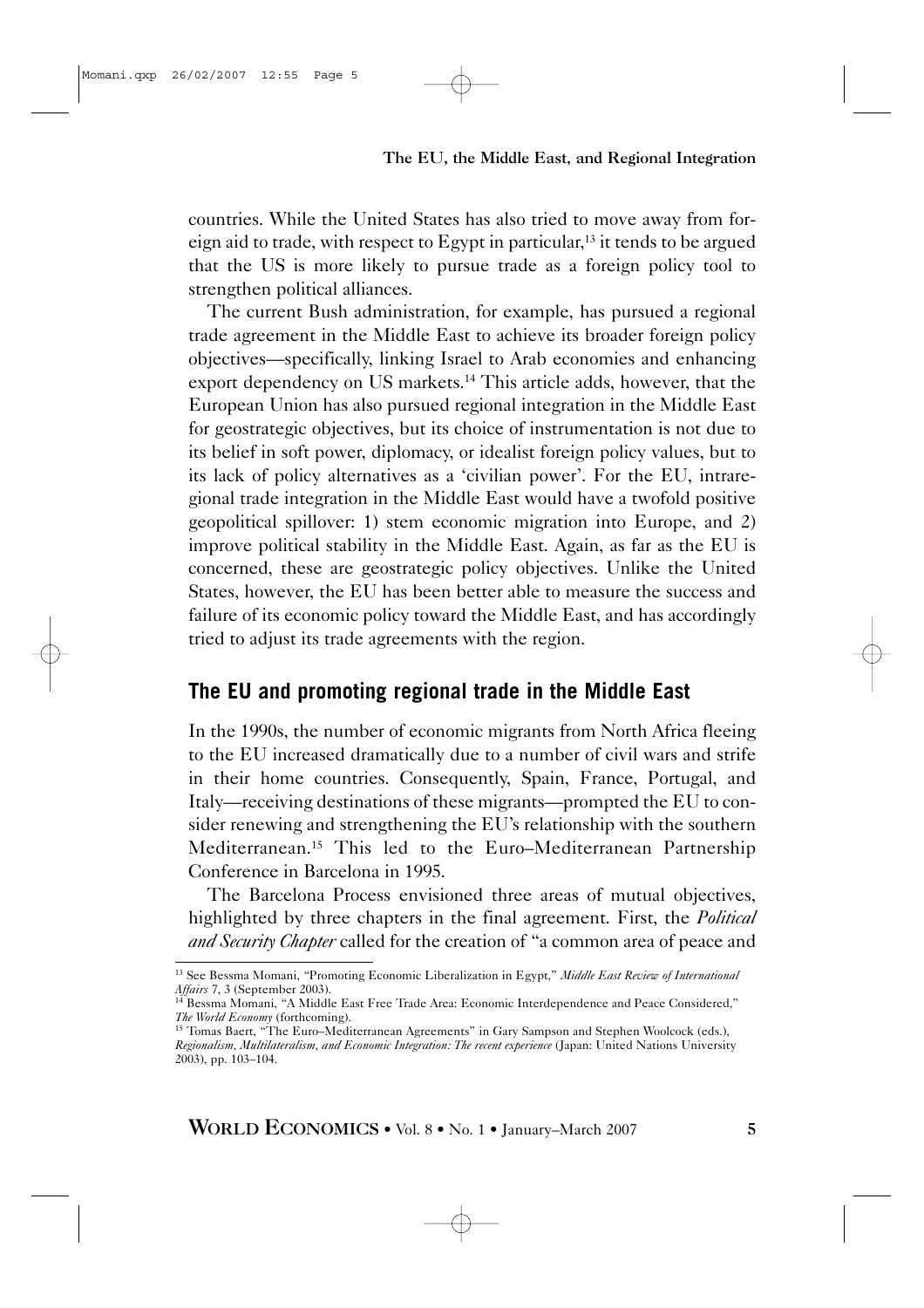stability". For many Middle East states reeling from the rise of Islamic movements—made most clearly in the first-round election of Algeria's Islamic Salvation Front and the rise of Muslim Brotherhood's criticism of Egypt's Mubarak—the call for peace and stability in the region was interpreted as a call for enhanced domestic security in Middle East states. Second, the *Cultural and Human Chapter* would be based on promoting trans-Mediterranean dialogue on social and cultural issues. For Middle East governments, it was hoped this would imply improving European understanding of Middle East peoples to help economic migrants already in Europe and to help better understanding of the region. Finally, the *Economic and Financial Chapter* would build a "zone of shared prosperity" by signing association agreements with Middle East states that would eventually lead to a free trade area.<sup>16</sup> It was envisioned that the EU would sign free trade agreements with ten countries by 2010—Algeria, Egypt, Israel, Jordan, Lebanon, Morocco, Palestinian Authority, Syria, Tunisia and Turkey—to be called the Euro–Mediterranean Free Trade Area (EMFTA). The EU would negotiate the fulfillment of the Barcelona Process both bilaterally, through the association agreements, and multilaterally, with future working groups.

The pace of the Barcelona Process on policy reforms within the Middle East, however, remained disappointingly slow, and EU members felt an added urgency of pushing the process forward after September 11th.<sup>17</sup> The EU hoped to reap the benefits of a neoliberal peace, where increasing the living standards of Middle Easterners would decrease the spread of Islamist militancy in the region and help stem potentially radicalized economic migrants into Europe. In its 2003 Security Strategy report, the EU highlighted the connection it made between the spread of neoliberal economic and political values to the achievement of EU security:

The best protection for our security is a world of well-governed democratic states. Spreading good governance, supporting social and political reform, dealing with corruption and abuse of power, establishing the rule of law and protecting human rights are the best means of strengthening the international order. Trade and development policies can be powerful tools for promoting

<sup>16</sup> See European Union, "Euro–Mediterranean Partnership/Barcelona Process". http://ec.europa.eu/comm/ external\_relations/euromed/index.htm

<sup>17</sup> Tomas Baert, "The Euro–Mediterranean Agreements" in Gary Sampson and Stephen Woolcock (eds.), *Regionalism, Multilateralism, and Economic Integration: The recent experience* (Japan: United Nations University 2003), p. 106.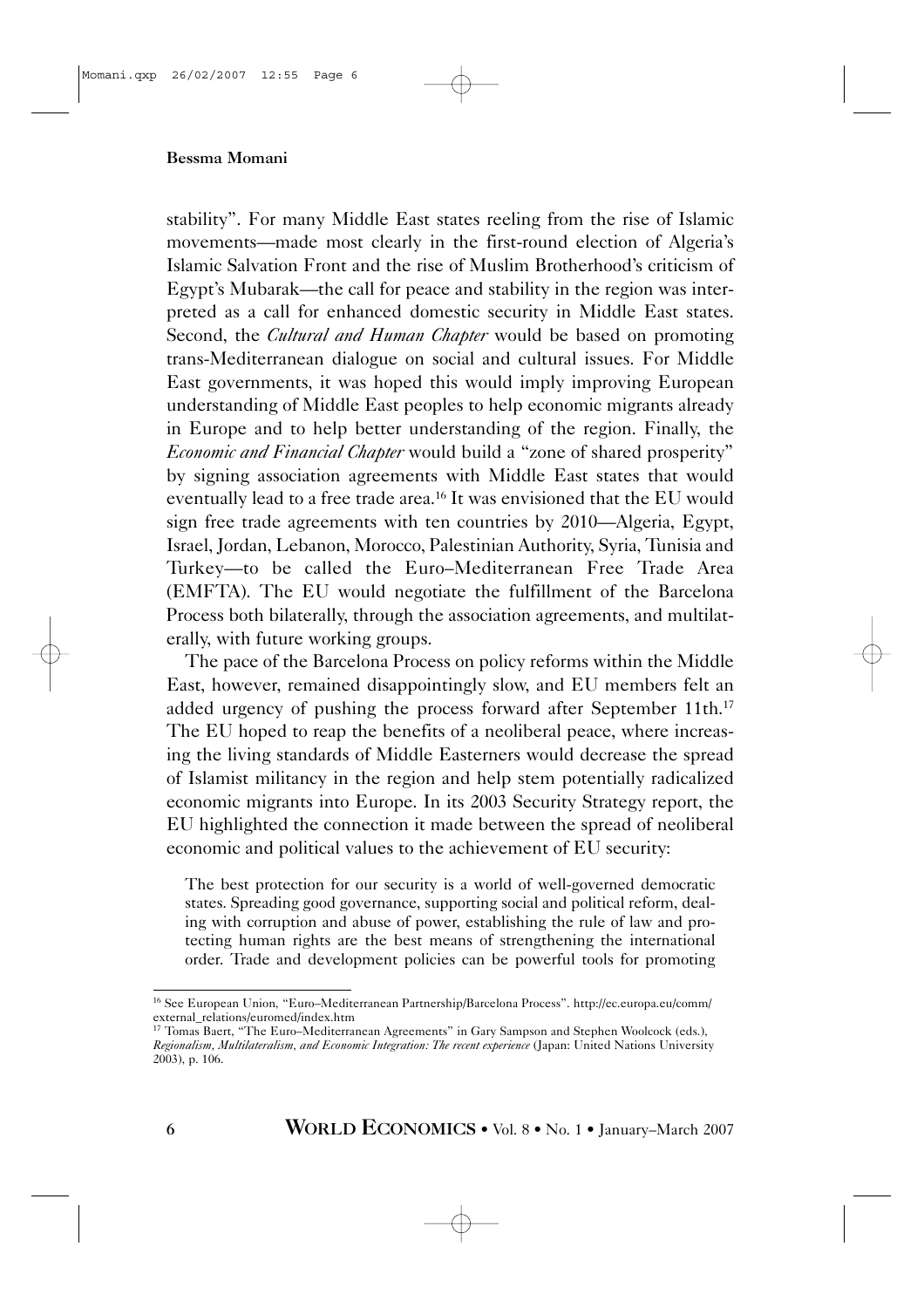reform. As the world's largest provider of official assistance and its largest trading entity, the European Union and its Member States are well placed to pursue these goals.<sup>18</sup>

The EU would take a more aggressive approach to promoting economic reforms in the Middle East, which would ultimately help deliver geopolitical security to Europe as well.

The problem with the Barcelona Process, however, was that the Middle East partners had little incentive to liberalize domestic policies as long as they had complete access to the EU. The EU was, in effect, creating a hub and spoke arrangement with the Mediterranean partners, whereby Mediterranean firms preferred to set up in the EU in order to have better access to all the spokes in the Mediterranean region.19 In its own assessment of the Barcelona Process, the EU noted that:

[T]he process of creating a truly regional market remains hampered, notably by slow integration of the Mediterranean countries among themselves. The enduring fragmentation of Southern Mediterranean markets is holding back significant investment, both domestic and foreign … So, even if the EU is the region's largest partner, the partnership has not yet realized its full potential.<sup>20</sup>

The EMFTA was not designed in purpose to enhance intraregional trade but to increase EU–Mediterranean trade.<sup>21</sup> The EU recognized, however, that for EMFTA to deliver the intended political and economic results, the Middle East states needed regulatory reform, policy harmonization, and, perhaps most importantly, improved south–south integration.

The Barcelona Process failed to ignite domestic regulatory reforms needed to both produce welfare benefits to Middle East peoples and to improve trade levels between the EU and the Middle East. As Gonzalo Escribano notes, the short-term political economy costs of domestic reforms in the Middle East would have been high, as governments would lose customs revenue and were expected to challenge their very own elite support base of domestic industrialists. Middle East governments were in

<sup>18</sup> European Union, *A Secure Europe in a Better World—the European Security Strategy* (Brussels: European Union, 2004). http://www.consilium.europa.eu/uedocs/cmsUpload/78367.pdf

<sup>19</sup> Baert, op. cit.

<sup>20</sup> European Union, *Euromed Report 89*, 14 April 2005. http://ec.europa.eu/comm/external\_relations/ euromed/publication/2005/report\_89\_en.pdf

<sup>21</sup> Rania Miniesy, Jeffrey Nugent, and Tarik Yousef, "Intraregional Trade Integration in the Middle East," in Hassan Haikman and Jeffrey Nugent (eds.), *Trade Policy and Economic Integration in the Middle East and North Africa* (London: Routledge, 2004).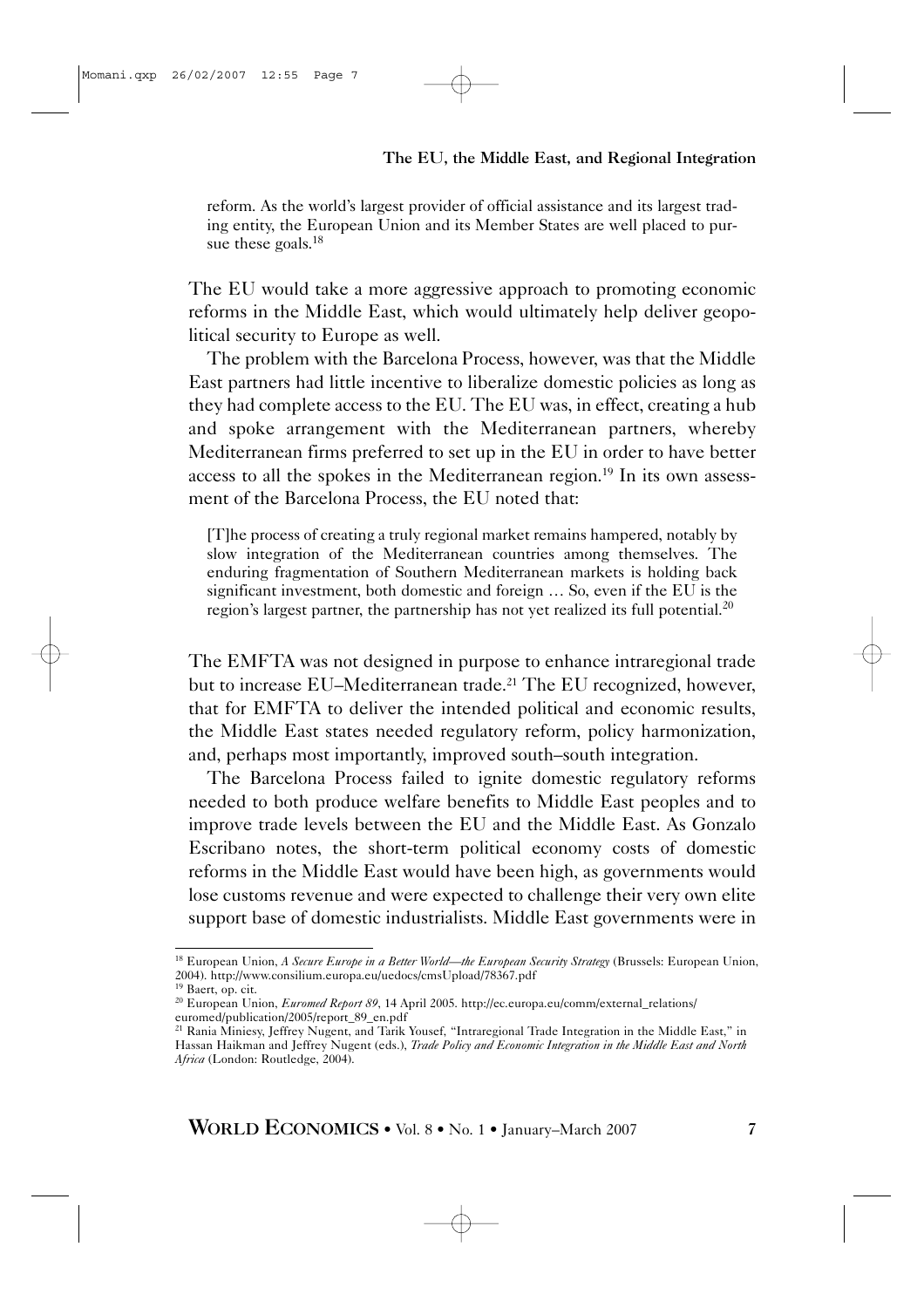no rush to implement the policy reforms expected under the Barcelona Process.<sup>22</sup> To expedite Middle East domestic regulatory reforms, and to relieve the hub and spoke effect, the EU supported the idea of fostering a regional trade agreement in the Middle East by supporting intraregional trade and policy harmonization.

To help build on the 1995 Barcelona Process, the EU supported the Agadir Agreement in 2004 in the hope of fostering intraregional trade and policy harmonization. Senior officials from Jordan, Tunisia, Egypt and Morocco had met for a number of years to detail the terms of a free trade agreement among them that would enhance intraregional trade, propel GAFTA forward, and strengthen their trading position with the EU.<sup>23</sup> This Agadir agreement would create a free trade zone among Middle East states and then link the region to the EU. This would facilitate 'south– south integration', an important part of the EU strategy toward promoting greater intraregional trade in the Middle East. In addition to the four that have already signed the Agadir agreement, Lebanon and Syria showed interest in joining, the Palestinian territories and Algeria were invited to join, and Euro–Med observers Mauritania and Libya would eventually be eligible to join.<sup>24</sup>

The Agadir agreement is meant to push the stalled GAFTA forward, beyond 'shallow integration' or the removal of tariffs and quotas. A number of Arab countries have been slow to implement the necessary measures to reduce protectionist policies, particularly in liberalizing services and customs reforms, and in promoting transparency and reducing graft. Among the problems with GAFTA is the lack of *detailed* rules of origin particularly on joint production (generally, there are preferential rules of origin of 40% required of GAFTA value added); the absence of a dispute settlement mechanism; and, the absence of a mechanism for redistributing tariff revenues among GAFTA members.25 Arab countries seem

<sup>22</sup> Gonzalo Escribano, "Euro–Mediterranean versus Arab Integration: Are they Compatible?" *Journal of Development and Economic Policies* 3, 1 (December 2000).

<sup>&</sup>lt;sup>23</sup> See Majed Hamoudeh, "The Aghadir Process," Paper presented at the EuroMed 12th Information & Training Seminar for Diplomats, 3–6 May, 2002. http://www.euromed-

seminars.org.mt/seminar12/papers/Aghadir21.pdf

<sup>24</sup> See Steffen Wippel, "The Agadir Agreement and Open Regionalism," *EuroMeSCo Paper* No. 45 (Lisbon: EuroMeSCo, September 2005), p. 45. http://www.euromesco.net/media/euromesco\_paper\_45.pdf

<sup>25</sup> Hanaa Kheir-El-Din and Ahmed Ghoneim, "Arab Trade Integration in Retrospect: Comparison with the European Union Experience and Lessons Learnt," *Integration and Enlargement of the European Union: Lessons for the Arab Region* (Cairo: Economic Research Forum, November 2005).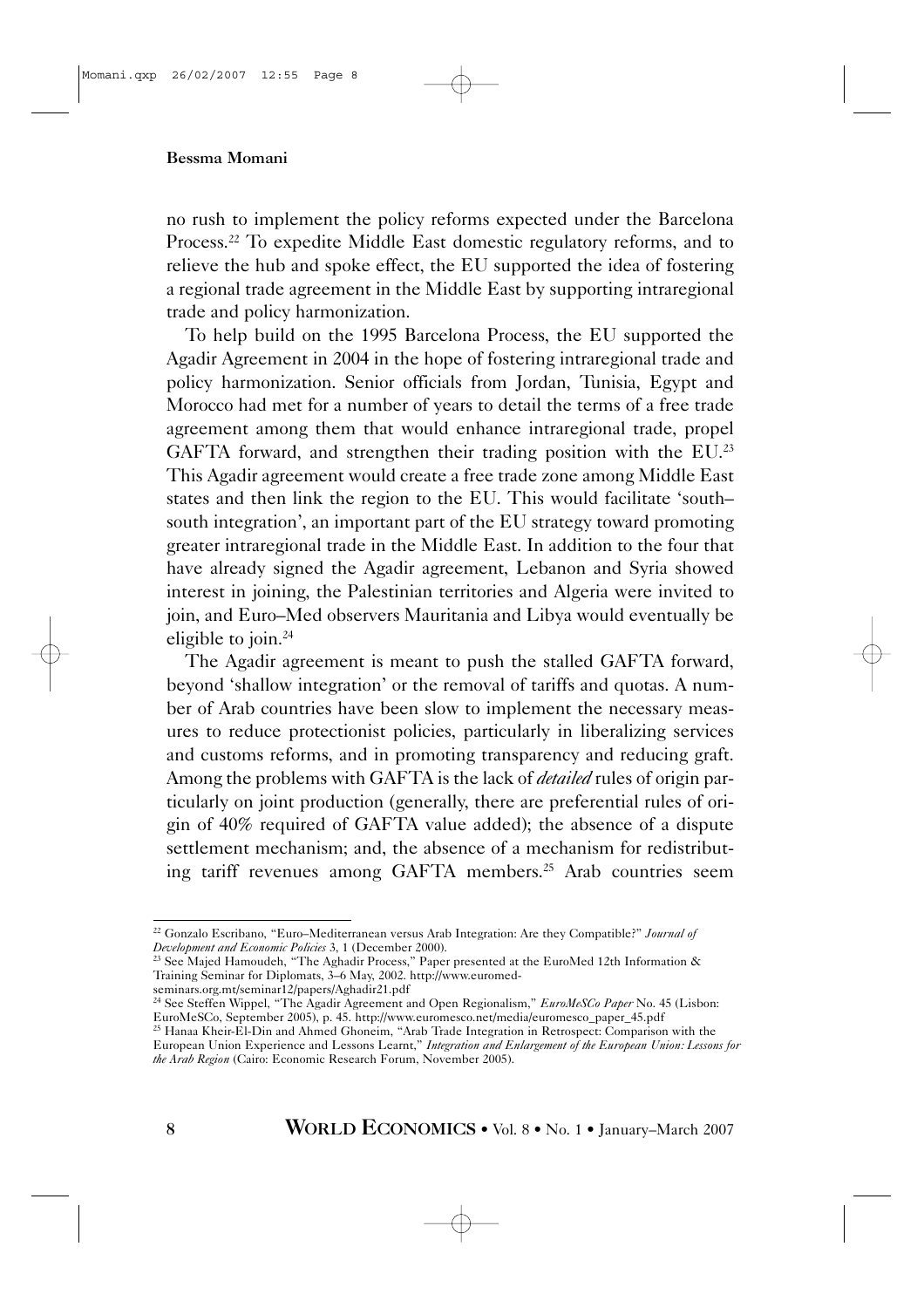ill-prepared to move beyond the shallow integration of GAFTA to allow for more dynamic trade.

The Agadir agreement would encourage intraregional trade further and propel GAFTA forward by having signatories adopt common rules of origin clauses. Again, intraregional Arab integration has been historically very low. Recent studies, however, have qualified this observation. When one examines sub-regional Arab integration—in the eastern Gulf Cooperation Council, the centre Mashreq region, and the western Maghreb region intraregional trade is not nearly as disappointing.26 Bolbol and Fatheldin show that the weakest link in intraregional Arab trade is between the very eastern Maghreb region and the centre Mashreq region. They argue that the Agadir agreement, whose signatories are pillar economies from these respective regions, may indeed help intraregional Arab trade by better harmonising their policies. The effect of the Agadir agreement on providing this bridge to Arab regional integration could then be quite profound.<sup>27</sup> The obvious missing link in the Agadir agreement, however, is that the GCC or oil-rich Arab Gulf States are not a party to the proposed Euro– Mediterranean Free Trade Area.28

## **Conclusion**

Momani.qxp 26/02/2007 12:55 Page 9

The European Union has a strong geostrategic interest in having political stability in the Mediterranean. As a 'civilian power', the EU has used its economic prowess to negotiate trade agreements that it hopes will lead to political and economic reforms in its neighbourhood. The 1995 Barcelona Process had high hopes of achieving peace and prosperity in the Middle East through enhanced economic and political reforms that would lead to good governance in the region and help stem economic migration into Europe. The hub and spoke arrangement created by the Barcelona Process, however, negated many of the intended political and economic benefits of the agreements. The EU has embarked on a new and more

<sup>27</sup> Ali Bolbol and Ayten Fatheldin, "Intra-Arab Exports and Direct Investment: An Empirical Analysis," AMF *Economic Papers* No. 12 (Abu Dhabi: Arab Monetary Fund, 2005).

<sup>&</sup>lt;sup>26</sup> The Gulf Cooperation Council includes Bahrain, Kuwait, Oman, Qatar, Saudi Arabia and the United Arab Emirates. The Mashreq countries include Egypt, Jordan, and Lebanon. The Maghreb, also known as the Arab Maghreb Union, includes Algeria, Libya, Mauritania, Morocco, and Tunisia.

<sup>&</sup>lt;sup>28</sup> That said, the EU–GCC free trade negotiations are underway and expected to be completed by the end of 2006.